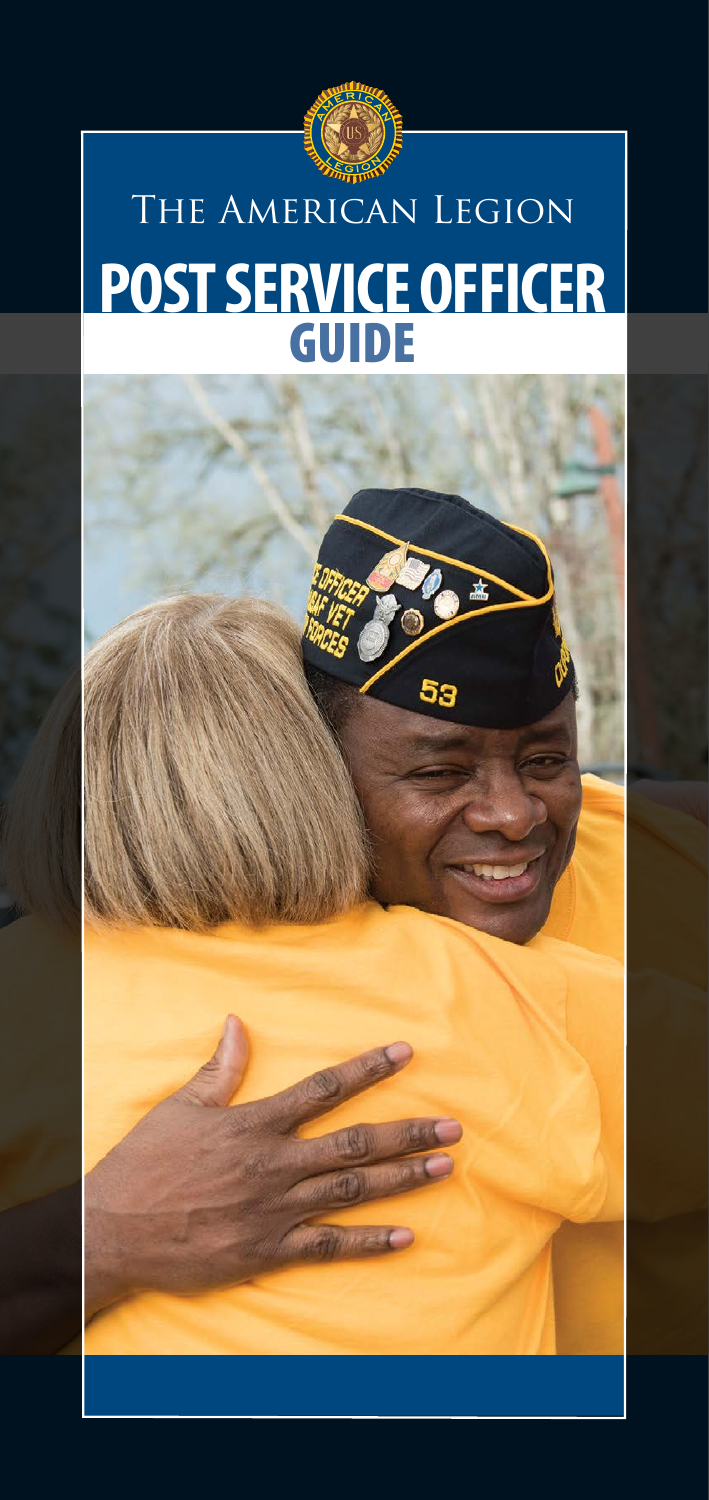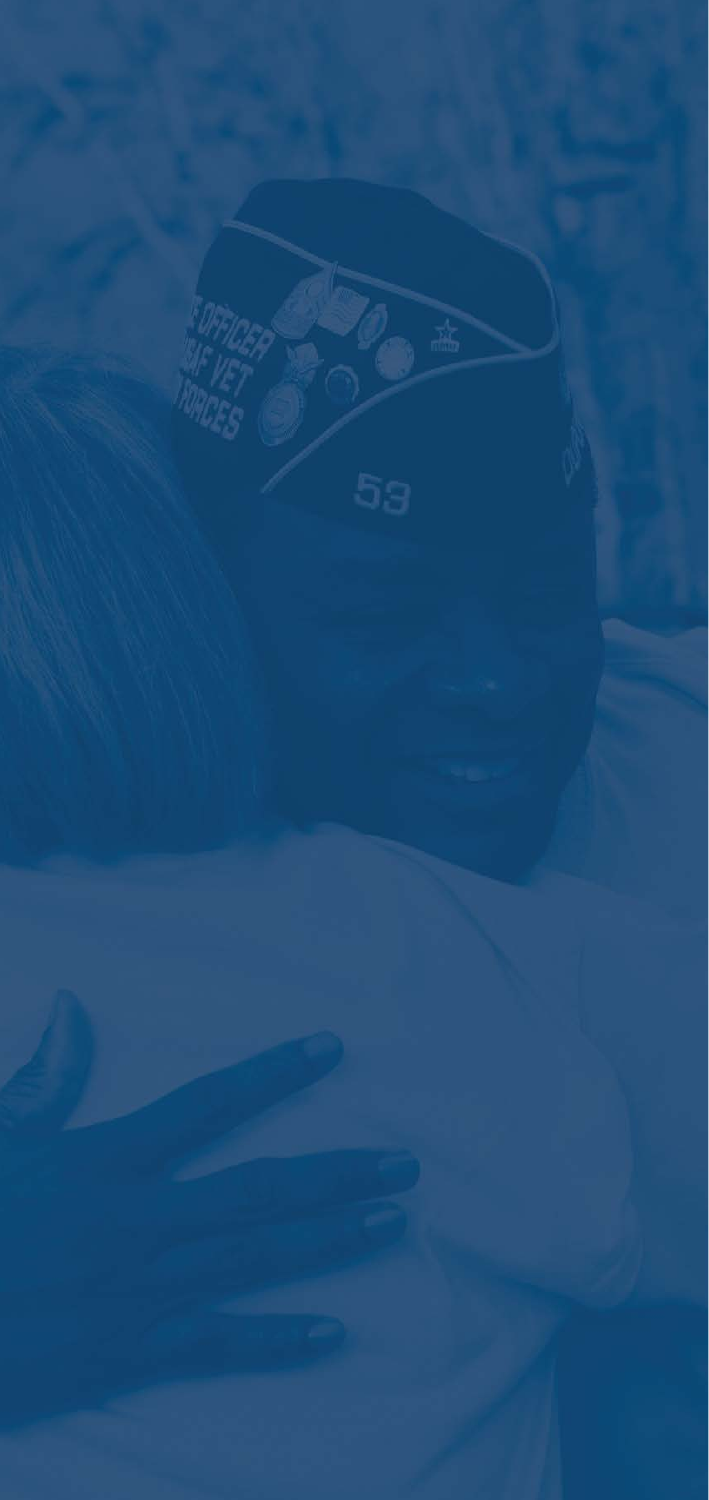## **Background**

The American Legion's post service officer (PSO) is a volunteer position within an individual post. A PSO serves as a link between the veteran or dependent and a representative holding American Legion accreditation. An effective PSO understands benefits afforded to veterans and dependents; however, the PSO is not authorized to file any claims on behalf of the claimant. PSOs serve as valuable resources to veterans in local posts to ensure that our veterans and their dependents receive their earned benefits. The American Legion has created this guide to assist PSOs in their duties.

# **Points of contact**

Each PSO should have readily available the contact information for various resources in their local area that could be beneficial to veterans and their dependents. These resources can include, but are not limited to:

- American Legion department service officer (DSO)
- County/local representatives with American Legion accreditation
- Agencies for senior citizens
- State and local nursing homes
- Homeless shelters
- State and national cemeteries
- Department of Veterans Affairs contact information, including phone numbers and website addresses

Dependent upon location, state and municipal governments may provide benefits to disabled veterans; PSOs should contact DSOs and/or local accredited representatives to gather information that could be provided through state government programs.

# **Disability benefits**

The U.S. Department of Veterans Affairs (VA) disability benefits program was established to provide tax-free compensation for veterans suffering from chronic medical conditions determined to have been related to service in the armed forces. Disability ratings are wide-ranging and are assigned based upon the severity of the condition. The American Legion has over 2,500 accredited representatives nationwide who have been trained to assist veterans to navigate the disability claims process.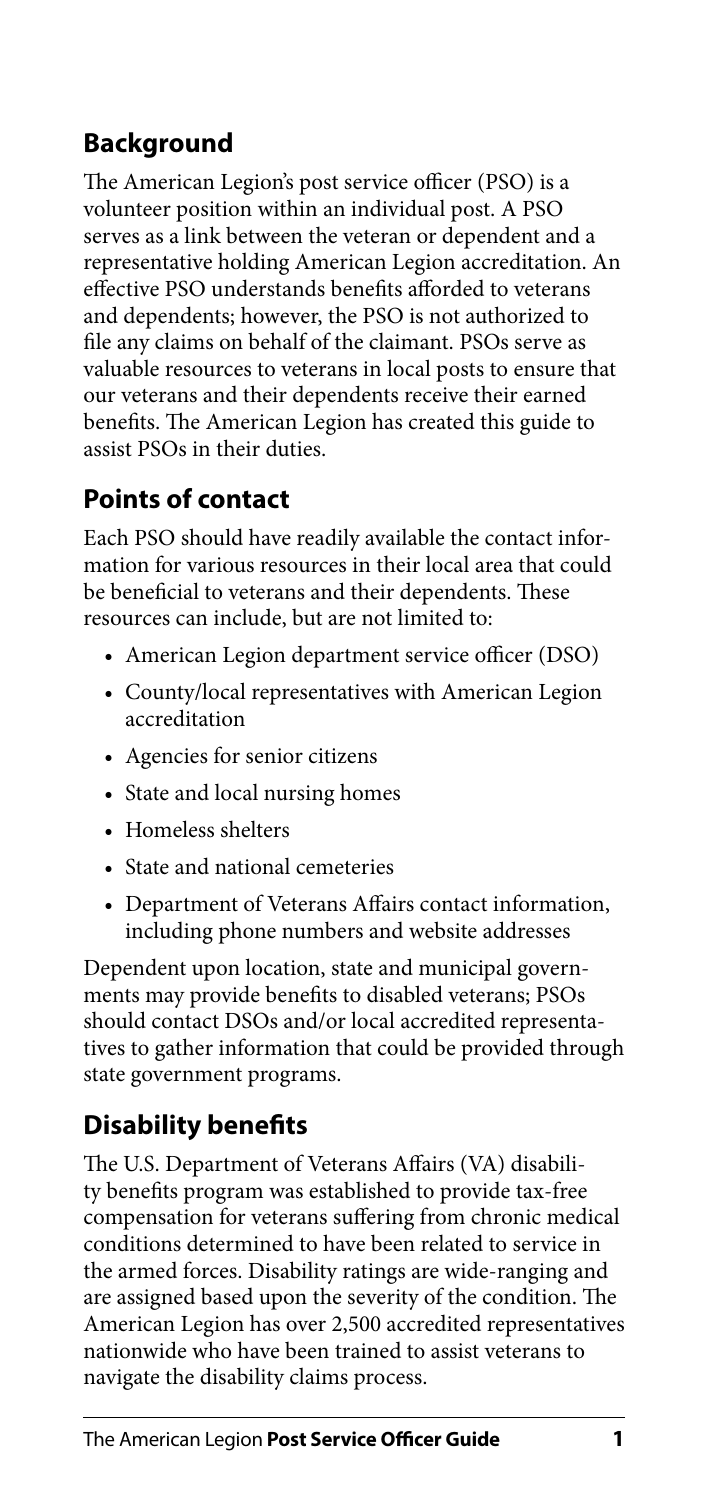The different types of claims that a veteran or family member may seek assistance with are:

- Direct service connection a condition that is determined to have been directly the result of an incident/ injury in service.
- Secondary service connection a condition that is determined to have been caused by a previously service-connected condition.
- Aggravated service connection a condition that is determined to have been exacerbated by a previously service-connected condition.
- Presumptive service connection a condition that is assumed to have been caused by the nature of service, such as conditions associated with Agent Orange/herbicide exposure.
- Condition caused by VA treatment a condition that was caused by "direct result of VA fault such as carelessness, negligence, lack of proper skill, or error in judgment, OR not a reasonably expected result or complication of the VA care or treatment, OR the direct result of participation in a VA Vocational Rehabilitation and Employment, or compensated work therapy program.*<sup>1</sup>* "

The disability claims process can be complicated. Veterans and their dependents contacting PSOs should be referred to the local accredited representatives for assistance in their pursuit of their disability benefits. A PSO is a vital first contact for veterans. Never predict or suggest that a claimant has a successful case.

#### **Pension benefits**

VA pension is a tax-free benefit provided for war-time veterans and surviving spouses with annual earnings below an income threshold. The benefit is provided to individuals suffering financial hardship with low net worth.

Veterans seeking VA pension benefits must meet the following criteria:

A veteran must have at least 90 days of active-duty service, with at least one day during a wartime period, to qualify for a VA pension. If a veteran entered active duty after Sept. 7, 1980, generally service of at least 24 months or the full period of activation, with at least one day during a war-time period, is needed.

<sup>1</sup> http://www.benefits.va.gov/COMPENSATION/claims-special-1151.asp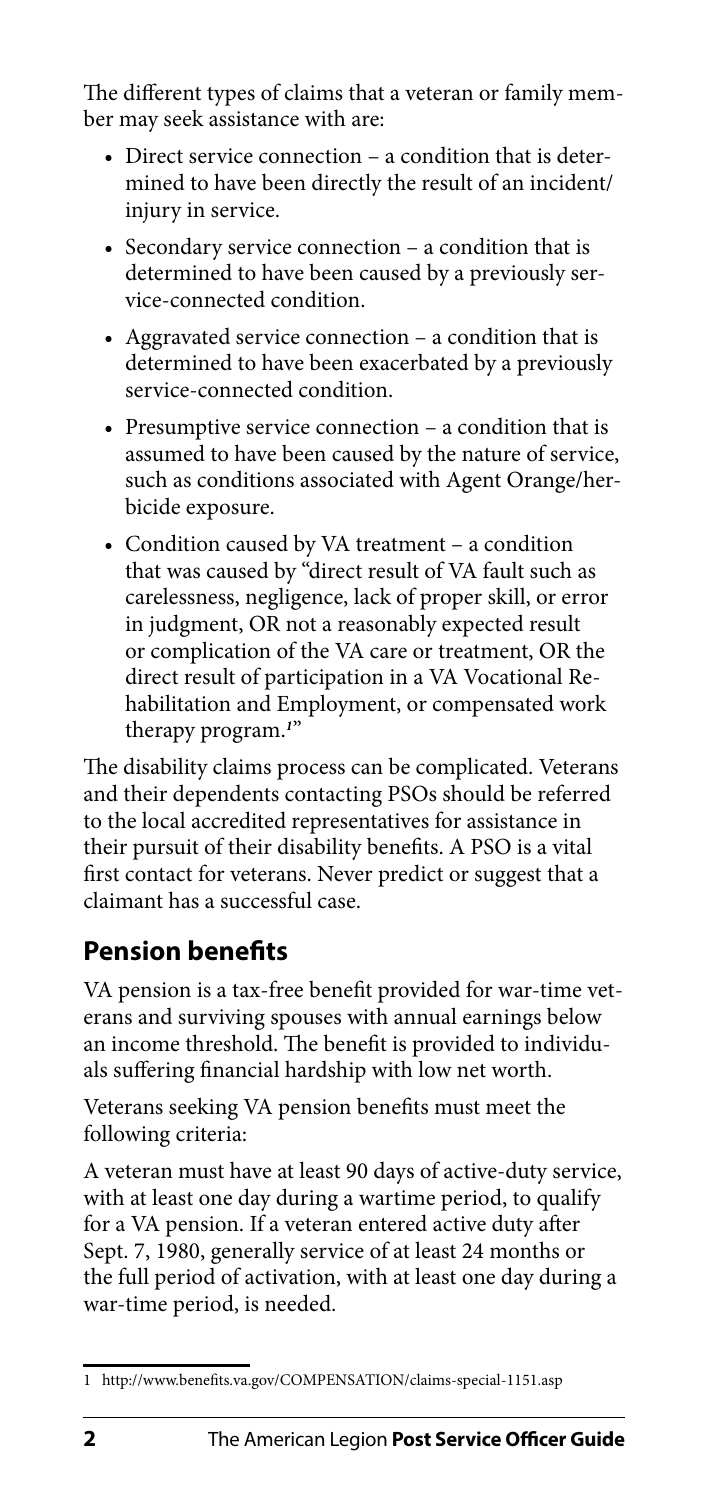In addition to meeting minimum service requirements, the veteran must be:

- Age 65 or older, OR
- Totally and permanently disabled, OR
- A patient in a nursing home receiving skilled nursing care, OR
- Receiving Social Security Disability Insurance, OR
- Receiving Supplemental Security Income

Annual family income must be less than the amount set by Congress to qualify for the Veterans Pension benefit*<sup>2</sup>* .

## **Surviving spouses**

Spouses of deceased veterans may also be entitled to VA compensation through Dependency and Indemnity Compensation (DIC). To qualify for DIC benefits, the surviving spouse must meet specific criteria. The surviving spouse was:

- Married to a servicemember who died on active duty, active duty for training, or inactive duty training, OR
- Validly married the veteran before Jan. 1, 1957, OR
- Married the veteran within 15 years of discharge from the period of military service in which the disease or injury that caused the veteran's death began or was aggravated, OR
- Was married to the veteran for at least one year, OR
- Had a child with the veteran, AND
- Cohabited with the veteran continuously until the veteran's death or, if separated, was not at fault for the separation, AND
- Not currently remarried

Note: A surviving spouse who remarries on or after De. 16, 2003, and on or after attaining age 57, is entitled to continue to receive DIC*<sup>3</sup>* .

Surviving spouses may also be qualified for pension. Similar to pension benefits for veterans, surviving spouse pension is income based and is related to the deceased veteran's service. Qualifications for pensions for surviving spouses are:

<sup>2</sup> http://www.benefits.va.gov/PENSION/vetpen.asp

<sup>3</sup> http://www.benefits.va.gov/COMPENSATION/types-dependency\_and\_indemnity.asp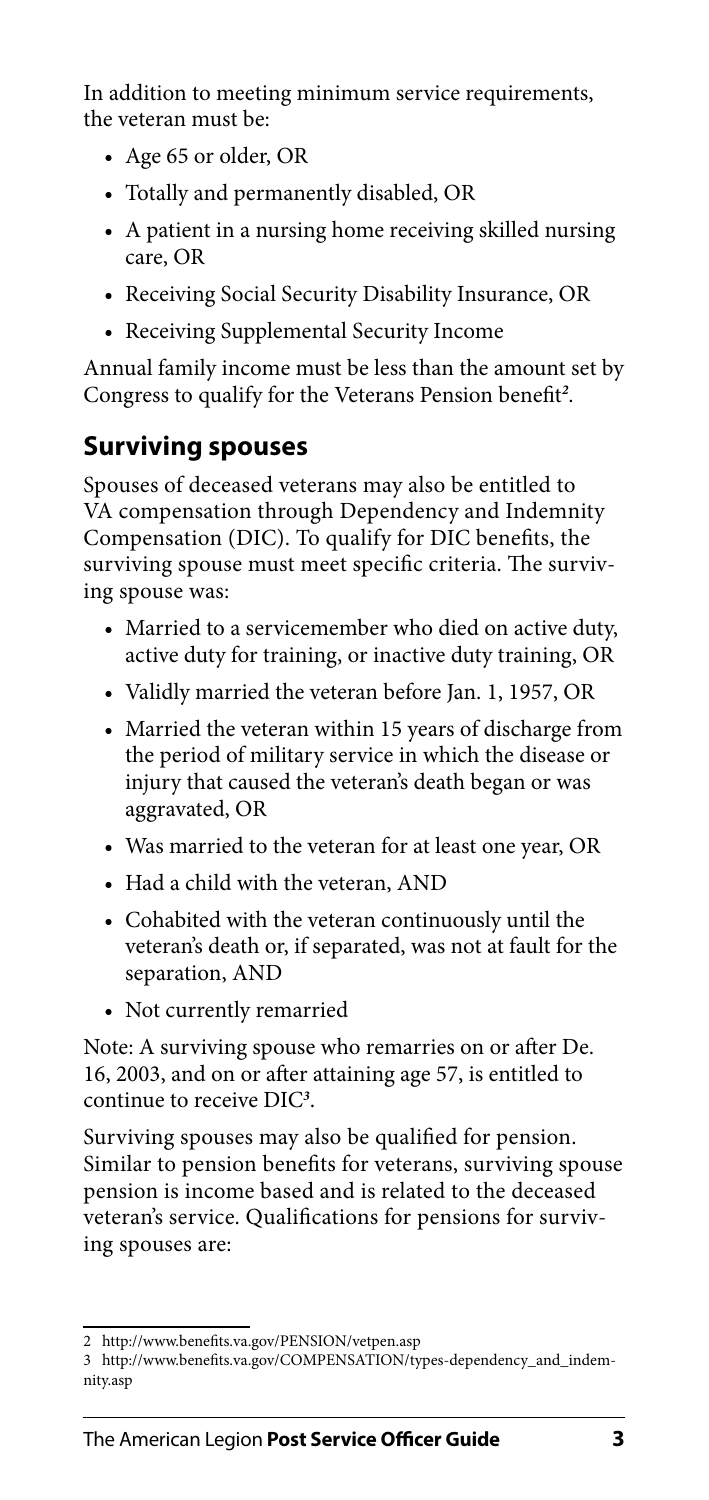The deceased veteran must have met the following service requirements:

- For service on or before Sept. 7, 1980, the veteran must have served at least 90 days of active military service, with at least one day during a war-time period.
- If he or she entered active duty after Sept. 7, 1980, generally he or she must have served at least 24 months or the full period for which called or ordered to active duty, with at least one day during a war time period.
- Was discharged from service under other than dishonorable conditions.

Survivors Pension is also based on yearly family income, which must be less than the amount set by Congress to qualify. While a non-remarried spouse is eligible at any age, a child of a deceased war-time veteran must be:

- Under age 18, OR
- Under age 23 if attending a VA-approved school, OR
- Permanently incapable of self-support due to a disability before age 18*<sup>4</sup>*

## **Relationship with the DSO**

Veterans' claims are adjudicated at a VA regional office (VARO); these offices are located throughout the nation. The American Legion has DSOs located at each VARO dedicated to effectively advocating for veterans and their family members. To provide greater assistance to veterans, it is incumbent upon the PSO to develop a strong working relationship with the DSO to ensure the highest quality service.

Though the DSO cannot discuss specifics regarding each veteran's claim, the DSO can provide the following information that will be helpful to the veteran and allow the PSO to provide a higher level of assistance:

- Reception of information pertinent to claim (forms, letters, etc.).
- Remind the veteran of upcoming appointments.
- Provide/locate transportation for veterans requiring services.

PSOs are encouraged to maintain a record of veterans seeking the DSOs assistance. Through maintaining the record, a tracking of services can be provided. The gath-

<sup>4</sup> http://benefits.va.gov/pension/spousepen.asp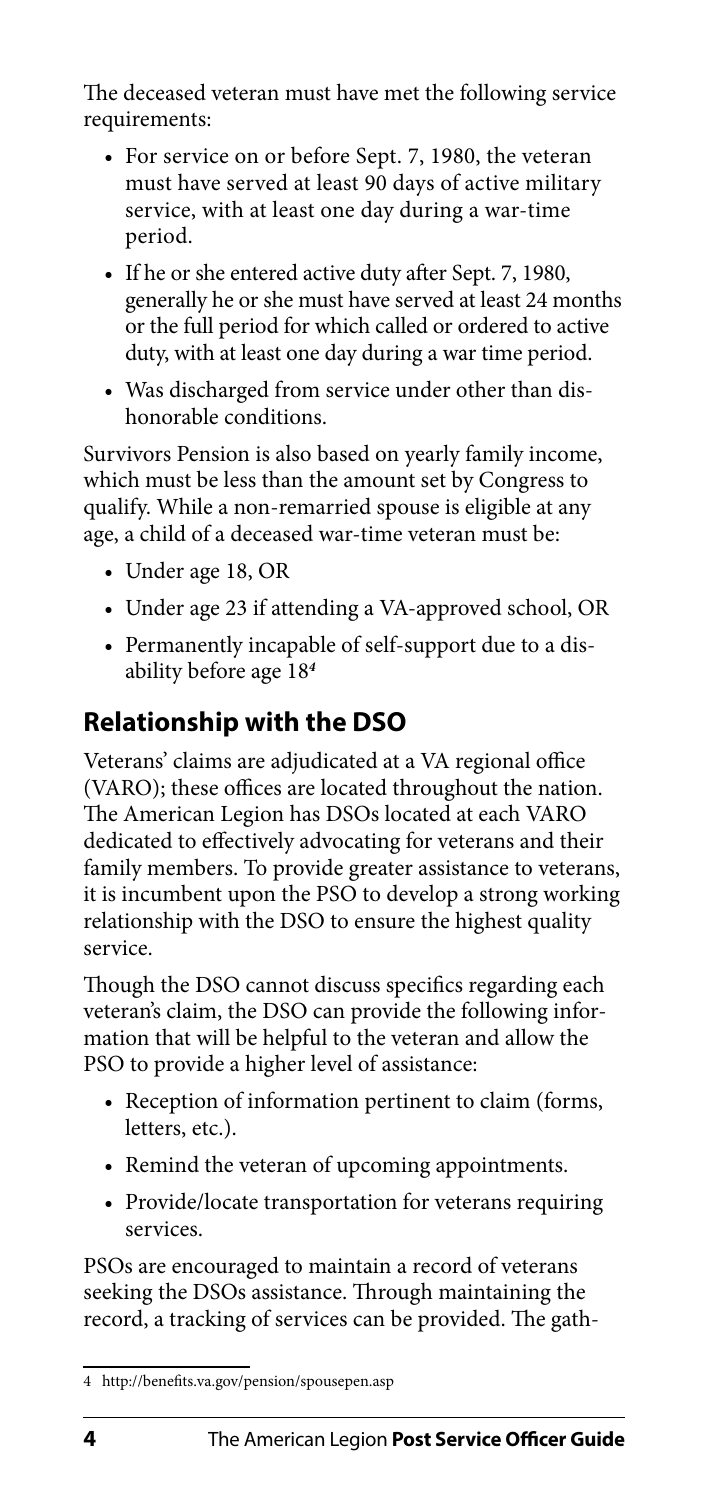ering of this information can be of assistance to both each department and national headquarters. As The American Legion is conducting an increasing number of outreach events to assist our nation's veterans, information gathered by PSOs are critical to determine the locations of various outreach events.

While The American Legion does not require membership to assist veterans, we do encourage PSOs and DSOs to have information available to inquiring veterans. Many veterans are unaware of the services The American Legion provides; upon working with dedicated PSOs and DSOs, many ask questions pertaining to membership. The American Legion is only as strong as its membership and volunteers; as a result, we encourage our service officers to have the information readily available and welcome them to the organization.

## **Conclusion**

The American Legion appreciates the dedication of PSOs and their willingness to assist with veterans and their dependents. It is through the dedication of volunteers that we can not only assist the 2.4 million members that comprise this organization, but the 21 million veterans and their families nationwide.

Further questions pertaining to PSOs can be addressed through contacting your local DSO. Contact information for DSOs can be located at *http://www.legion.org/serviceofficers*. Additionally, The American Legion created a claims coach application to assist with the claims' process. Information on how to download the application for The American Legion and the claims coach can be located at *http://www.legion.org/mobileapps*.

Again, thank you for continuing to service this organization and nature. It is the service that you provided in uniform and as a veteran that serves as pillars to your community and this nation.